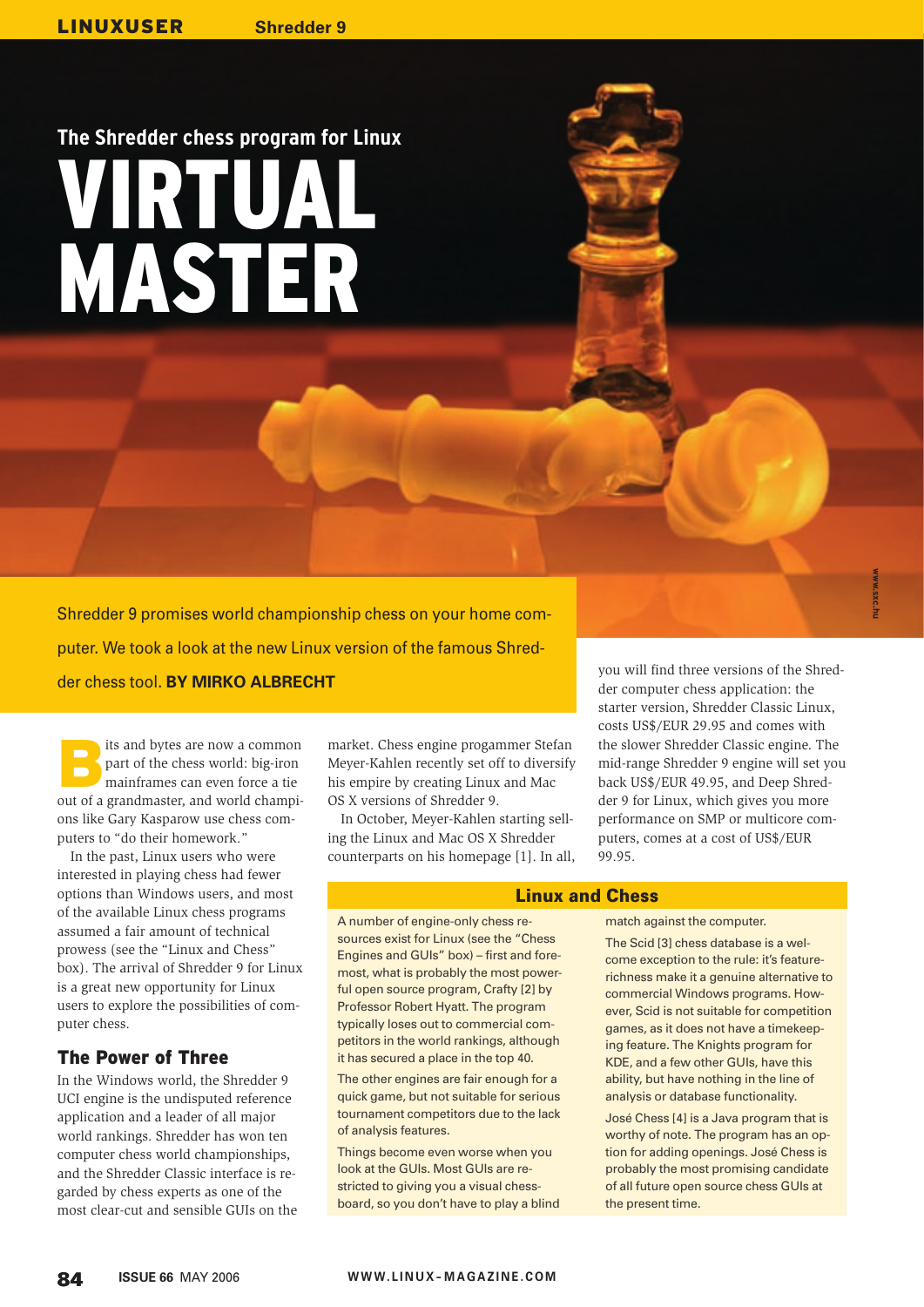All three versions come with the Shredder Classic GUI and are available by download from the Shredder website only. The site does not offer boxes with media and manuals.

Stefan Meyer-Kahlen wrote the engine in C and compiled it directly for Linux. The engine runs natively, but it is slightly slower than its Windows counterpart, according to the vendor. This is due to less than perfect GCC optimizations, says the developer. Java was used for the GUI, probably to support versions of Shredder 9 for Mac and Shredder 9 for Linux without having to reinvent the wheel.

## Setting Up Shredder 9

After purchasing Shredder 9, a mail message with a registration number and link to the Shredder 9 download is sent to you. The download is a 4 MB tarball. After untarring, you can launch the program by running the accompanying start script, *Shredder9* – assuming you have a working Java installation, version 1.4 or newer.

On launching the program, you are prompted to select a language and then restart. The program comes up with a tidy GUI, which is divided into four panels. These panels are the windows for the chess board, a clock, the game status, and the engine area (Figure 1).

After a few moves, you might notice that the GUI is a bit sticky. On our lab

systems (Athlon XP 1600+; Intel Centrino 1.5 Mhz, both with 512MByte RAM) the GUI reacted very slowly. An update promised by Stefan Meyer-Kahlen last November removed most of the original GUI version's worst bugs, such as disappearing pieces, but this update failed to bring the GUI up to speed.

## Missing Features

Many features offered by the Windows version of Shredder are still missing from the Linux version. Although large online endgame databases exist, the Linux version can't connect to them. And the Linux version also lacks many of the clever analysis options available to the Windows version.

The program's game database does not let you search for games by position and stops at 2000 records, which prevents serious use, considering that hundreds of thousands of games are quite normal. Although Shredder for Linux allows you to integrate various UCI engines, the program lacks a mode where two engines can play each other, in contrast to the Windows version. The program even lacks a print function for printing completed games including diagrams.

This said, Shredder 9 for Linux does have a 100MByte collection of openings, which you can download as a 27MByte compressed file after buying a registra-



**Figure 1: The Shredder interface combines chess board, clock, game protocol, and engine controls in a single GUI.**

#### Chess Engines and GUIs

The chess engine is the core element of any chess program; this is where the game playing intelligence resides. A GUI that gives you a graphical representation of the board, and visualizes the game, is needed to help you control the engine. The most popular engines for Linux include Crafty, Phalanx, Gnuchess, and older versions of Sjeng and Fruit. Linux GUIs include Knights, Xboard, José Chess, or Scid.

Two different protocols are available for integrating an engine with a GUI: the WinBoard compatible protocol, and the Universal Chess Interface UCI – the latter is by Shredder developer, Stefan Meyer-Kahlen. Most engines and GUIs from the open source scene simply support the WinBoard compatible protocol. More recent GUIs, such as José Chess, support both WinBoard and the UCI. The Polyglot [5] interface helps you integrate UCI engines with WinBoard compatible GUIs.

tion key. The engine window gives you an overview of possible moves.

The Linux version comes without a manual, but well-organized menus make the program functions easily accessible to users, assuming you are familiar with the game of chess. Right clicking the notation window takes you to a palette for quick game commentaries. The *Mode* window takes you to the possible playing modes.

The *Analysis* entry will continue to analyze a game for the best possible move for as long as you let it. Shredder Linux supports multiple variant analysis. If you are eager to learn more about the game, you can enter complete variant paths and play the options against various engines. You can promote useful variants to main variants, and drop poor variants. If so desired, Shredder will point out possible dangers by showing you a red arrow, or point out promising moves by displaying a green arrow  $([Ctrl] + [T]).$ 

#### Game Options

If you play at club level, you may be interested in a Shredder option that allows you to play chess games with tournament-style rules based on a preset schedule. For instance, you can use Shredder to play blitz chess with time